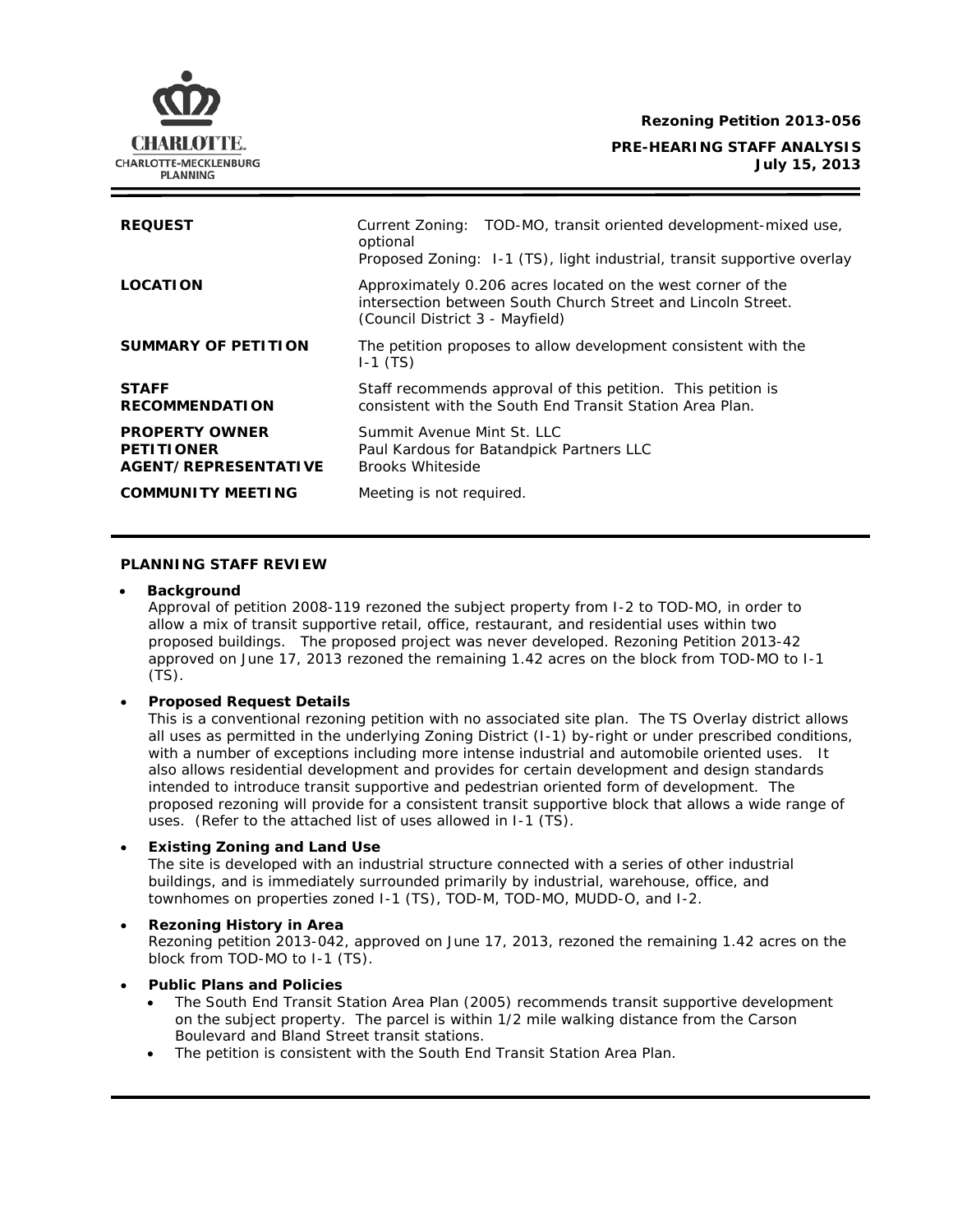**DEPARTMENT COMMENTS** (see full department reports online)

- **Charlotte Area Transit System:** No comments received.
- **Charlotte Department of Neighborhood & Business Services:** No issues.
- **Transportation:** No issues.
	- **Vehicle Trip Generation:** Current Zoning: 1,400 trips per day. Proposed Zoning: This petition will allow a wide range of trip generation based on the proposed zoning classification.
	- **Connectivity:** No issues.
- **Charlotte Fire Department:** No comments received.
- **Charlotte-Mecklenburg Schools:** The conventional district allows a variety of uses; therefore, the impact on local schools cannot be determined.
- **Charlotte-Mecklenburg Storm Water Services:** No issues.
- **Engineering and Property Management:** No issues.
- **Mecklenburg County Land Use and Environmental Services Agency:** No issues.
- **Mecklenburg County Parks and Recreation Department:** No issues.
- **Charlotte-Mecklenburg Utilities:** No issues.

**ENVIRONMENTALLY SENSITIVE SITE DESIGN** (see full department reports online)

- **Site Design:**
	- There is no site plan associated with this conventional rezoning request.

#### **OUTSTANDING ISSUES**

• No issues.

## **Attachments Online at www.rezoning.org**

- Application
- Charlotte Department of Neighborhood & Business Services Review
- Engineering Property Management Review
- Mecklenburg County Land Use and Environmental Services Agency
- Transportation Review
- Charlotte-Mecklenburg Storm Water Services Review
- Mecklenburg County Parks and Recreation Review
- Charlotte-Mecklenburg Utilities Review

**Planner:** Claire Lyte-Graham (704) 336-3782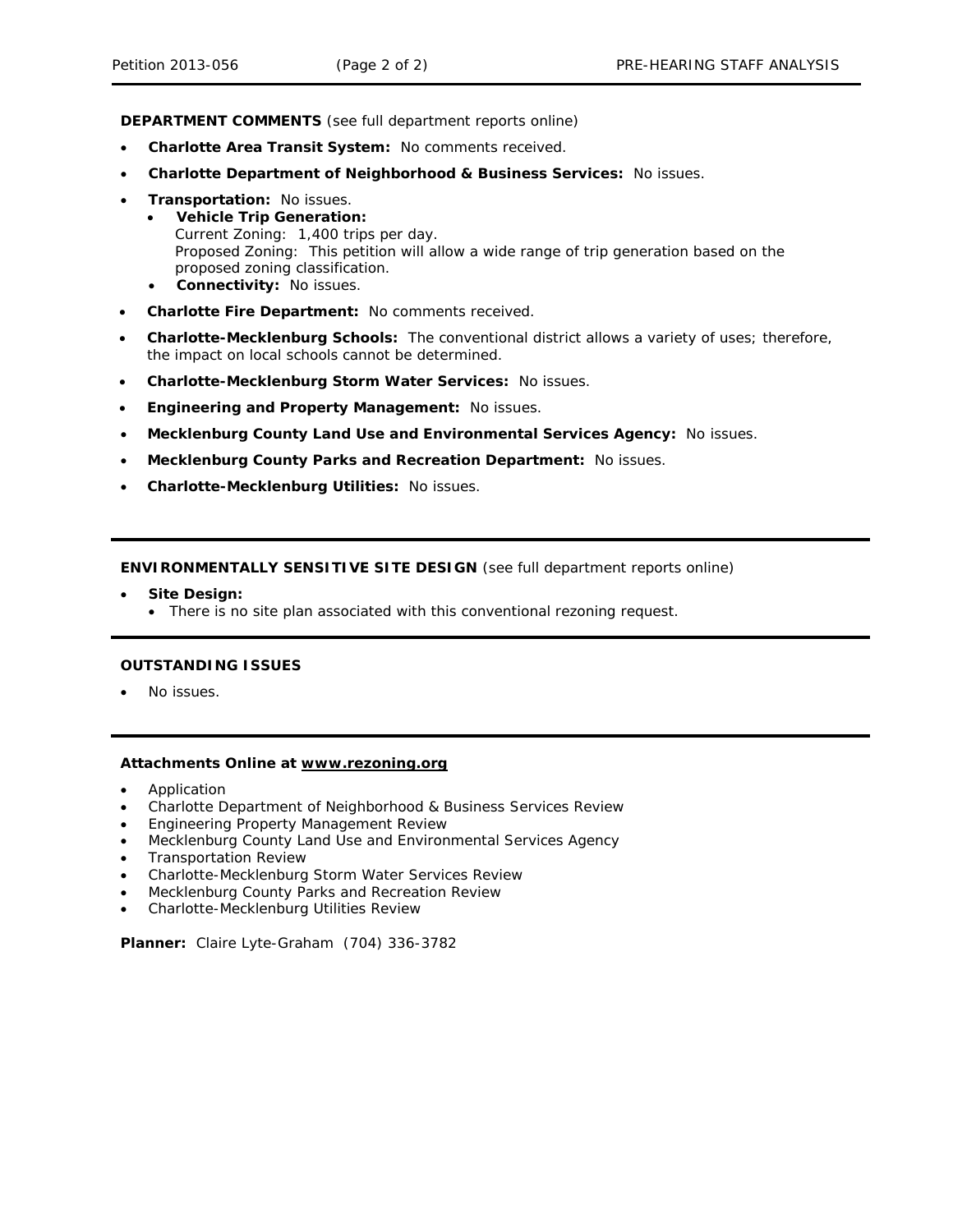The TS Overlay district allows all uses as permitted in the underlying Zoning District (I-1) by right or under prescribed conditions, with a number of exceptions.

Examples of I-1 uses allowed in the TS zoning overlay district include, but are not limited to the following:

- Animal crematoriums
- Auction sales
- Automobile repair garages
- Automotive service stations
- Bakeries
- Barber and beauty shops
- Car washes
- Clinics, medical, dental, optical
- Clinics, veterinary
- Dry cleaning and laundry establishments
- Financial institutions up to 70,000 square feet
- Hotels and motels
- Offices up to 400,000 square feet
- Parks, greenways, and arboretums
- Printing and publishing establishments
- Radio and television stations
- Religious institutions
- Restaurants
- Retail establishments, shopping centers and business, personal and recreational services up to 70,000 square feet
- Theatres, motion picture
- Vocational schools
- Adult care centers
- Adult establishments
- Crematory facilities
- Day labor service agency
- Indoor training and shooting facilities
- Manufacturing uses (light)
- Nightclubs, bars and lounges up to 70,000 square feet
- Shelters, accessory, emergency and homeless
- Universities, colleges and junior colleges

The TS Overlay district **prohibits** the following I-1 uses:

- Automobile or truck washing facilities
- Boat or ship sales, repairs, dry storage
- Body shops, free-standing (Body shops that are an accessory to automotive sales and service establishments are permitted as an accessory use
- Building material and sales and service
- Cemeteries
- Cold storage plants
- Contractor storage
- Distributive businesses greater than 10,000 square feet
- Funeral homes, internment services, embalming, and crematories
- Hazardous materials storage and treatment
- Heavy industrial uses permitted by right or under prescribed conditions
- Jails and prisons
- Manufactured home sales and repair
- Mining and extraction establishments